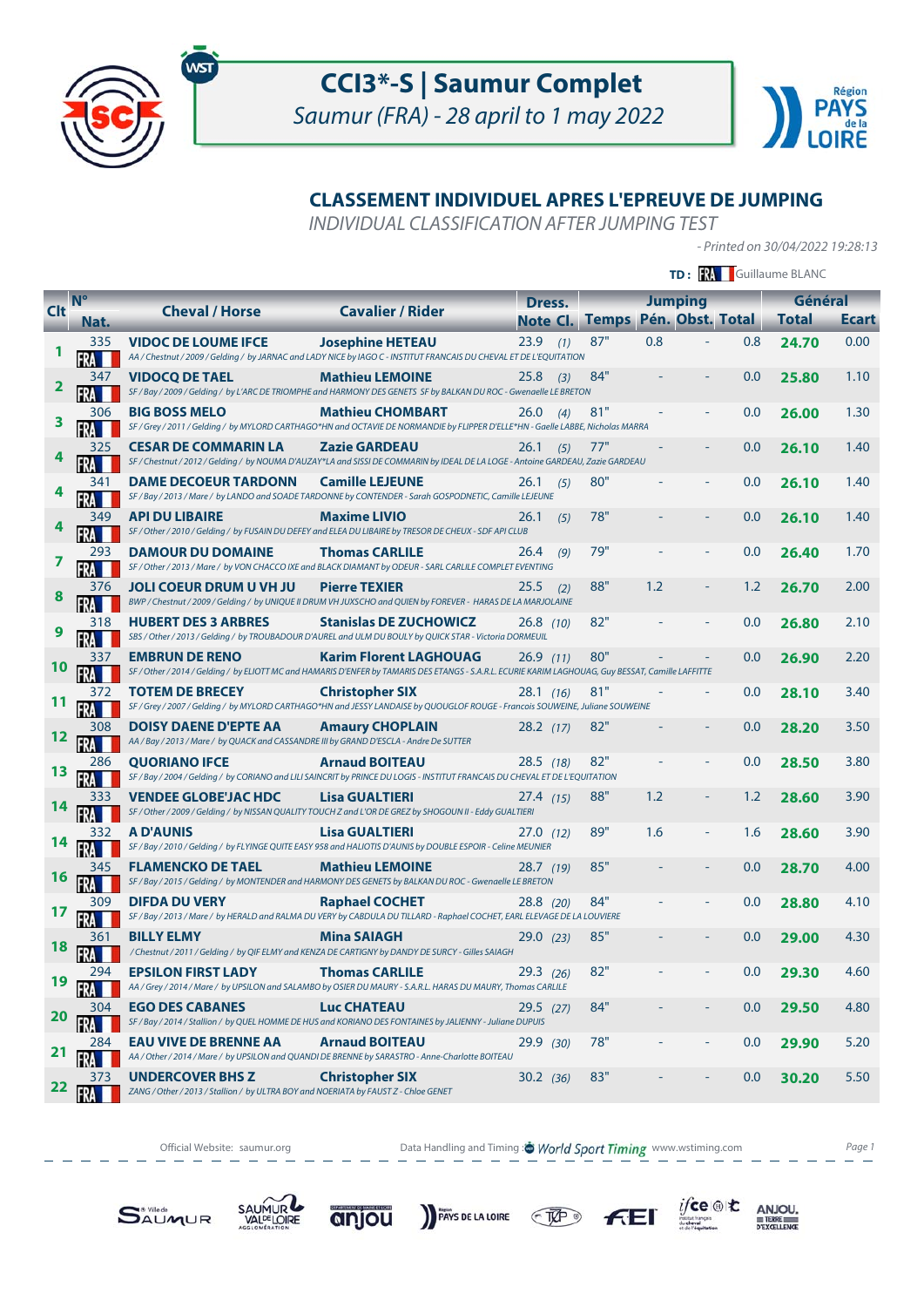



# **CLASSEMENT INDIVIDUEL APRES L'EPREUVE DE JUMPING**

INDIVIDUAL CLASSIFICATION AFTER JUMPING TEST

- Printed on 30/04/2022 19:28:13

 $\underset{\underbrace{\text{G.}\underbrace{\text{G.}\underbrace{\text{G.}\underbrace{\text{G.}\underbrace{\text{G.}\underbrace{\text{G.}\underbrace{\text{G.}\underbrace{\text{G.}\underbrace{\text{G.}\underbrace{\text{G.}\underbrace{\text{G.}\underbrace{\text{G.}\underbrace{\text{G.}\underbrace{\text{G.}\underbrace{\text{G.}\underbrace{\text{G.}\underbrace{\text{G.}\underbrace{\text{G.}\underbrace{\text{G.}\underbrace{\text{G.}\underbrace{\text{G.}\underbrace{\text{G.}\underbrace{\text{G.}\underbrace{\text{G.}\underbrace{\text{G.}\underbrace{\text{G.}\underbrace{\text{G.}\$ 

 $F<sub>E</sub>$ 

|            |             |                                                                                                                        |                                                                                                                                                                 |                   |                               |     |                |     | TD: FRA Guillaume BLANC |              |
|------------|-------------|------------------------------------------------------------------------------------------------------------------------|-----------------------------------------------------------------------------------------------------------------------------------------------------------------|-------------------|-------------------------------|-----|----------------|-----|-------------------------|--------------|
| <b>Clt</b> | $N^{\circ}$ | <b>Cheval / Horse</b>                                                                                                  | <b>Cavalier / Rider</b>                                                                                                                                         | Dress.            |                               |     | <b>Jumping</b> |     | Général                 |              |
|            | Nat.        |                                                                                                                        |                                                                                                                                                                 | Note Cl.          | <b>Temps Pén. Obst. Total</b> |     |                |     | <b>Total</b>            | <b>Ecart</b> |
| 23         | 377         | <b>FIBONACCI DE LESSAC HDC</b>                                                                                         | <b>Nicolas TOUZAINT</b><br>SF / Bay / 2015 / Gelding / by CARINJO*HDC and NOALY DE LESSAC by BRIGHT SILVER - HARAS DES COUDRETTES                               | 26.3<br>(8)       | 79"                           |     | 4.0            | 4.0 | 30.30                   | 5.60         |
| 24         | 362         | <b>CESAR DE ROY</b><br>SF / Grey / 2012 / Gelding / by NERVOSO and PARODIE DE ROY by CANALETTO - N3 CESAR DE ROY       | <b>Fabrice SAINTEMARIE</b>                                                                                                                                      | 30.4 (37)         | 83"                           |     |                | 0.0 | 30.40                   | 5.70         |
| <b>25</b>  | 302         | <b>BASTIA DE L'EBAT</b>                                                                                                | <b>Luc CHATEAU</b><br>SF / Chestnut / 2011 / Stallion / by PROPRIANO DE L'EBAT and JULIE DU TERROIR by SARASTRO - Luc CHATEAU, E.A.R.L. HARAS DES CHATEAUX      | 30.7 (43)         | 81"                           |     |                | 0.0 | 30.70                   | 6.00         |
| <b>26</b>  | 344         | <b>FANDGIO</b>                                                                                                         | <b>Mathieu LEMOINE</b><br>/ Other / 2015 / Stallion / by VAGABOND DE LA POMME and RUADE DU CLOS by FAST - Gwenaelle LE BRETON                                   | 30.8(44)          | 83"                           |     |                | 0.0 | 30.80                   | 6.10         |
| 26         |             | <b>VALDECK DE BILLY</b>                                                                                                | <b>Marine CASTAGNE</b><br>SF / Bay / 2009 / Gelding / by SIR SHUTTERFLY and NEWS DE KREISKER by HOCKEY BLEUS*D'AMAURY - Emilie LE JEUNE                         | 30.8(44)          | 85"                           |     |                | 0.0 | 30.80                   | 6.10         |
| 28         | 275         | <b>KEENABOUT WONDERLAN</b>                                                                                             | <b>Albert HERMOSO FARRAS</b><br>ZANG / Black / 2014 / Mare / by KANNAN and PIKOGRANNY DU WONDERLAND by GRANNUS - WONDERLAND HORSES BVBA                         | 31.0 (48)         | 78"                           |     |                | 0.0 | 31.00                   | 6.30         |
| 29         | 330         | <b>FALCO DU GRAND CLOS</b>                                                                                             | <b>Alexis GOURY</b><br>/ Bay / 2015 / Stallion / by OGRION DES CHAMPS*HN and KADANCE DE SAINT'A by IAGO C - Olivier AUBRY                                       | $31.2 \quad (53)$ | 83"                           |     |                | 0.0 | 31.20                   | 6.50         |
| 29         | 303         | <b>COCORICO DE L'EBAT</b>                                                                                              | <b>Luc CHATEAU</b><br>SF / Bay / 2012 / Stallion / by PROPRIANO DE L'EBAT and NELA DES BRUYERES by PAPILLON ROUGE*NORMANDIE - Luc CHATEAU, Caroline QUEVAL      | 31.2 (53)         | 81"                           |     |                | 0.0 | 31.20                   | 6.50         |
| 31         | 315         | <b>CADALKO DE BRYERE</b>                                                                                               | <b>Anne Laure DAVID</b><br>SF / Bay / 2012 / Stallion / by L'ARC DE TRIOMPHE and MOUILLETTE by KADALKO - EARL ECURIES DE LA GOSNIERE                            | 27.0(12)          | 86"                           | 0.4 | 4.0            | 4.4 | 31.40                   | 6.70         |
| 32         | 346<br>FRA  | <b>FLY UP DE BANUEL</b>                                                                                                | <b>Mathieu LEMOINE</b><br>/ Chestnut / 2015 / Mare / by UPSILON and ARROW DE BANUEL by ORLANDO - BLACK PEARL SYNDICAT, Jean-Pierre TEXIER                       | 31.7 (57)         | 80"                           |     |                | 0.0 | 31.70                   | 7.00         |
| 33         | 390         | <b>VICTORYHOPE TREILLE</b>                                                                                             | Nadja MINDER<br>SF / Bay / 2009 / Gelding / by EPSOM GESMERAY and DIABOLA DU DEFEY by OBERON DU MOULIN - Peter ATTINGER                                         | 31.9 (60)         | 79"                           |     |                | 0.0 | 31.90                   | 7.20         |
| 34         | 364         | <b>FAISONS UN REVE</b>                                                                                                 | <b>Fabrice SAINTEMARIE</b><br>SF / Grey / 2015 / Gelding / by ADZARO DE L'ABBAYE and VINKAS GIRL JOYAU DEP by TINKA'S BOY - FAISONS UN REVE                     | 32.0(62)          | 85"                           |     |                | 0.0 | 32.00                   | 7.30         |
| 35         |             | <b>GUSTAVO V</b><br>/ Other / 2011 / Male / - EDUARDO VIA-DUFRESNE                                                     | <b>Eduardo VIA-DUFRESNE</b>                                                                                                                                     | 32.0(62)          | 86"                           | 0.4 |                | 0.4 | 32.40                   | 7.70         |
| 36         | 368         | <b>ORACLE DE CHAMPENOTT</b>                                                                                            | <b>Eddy SANS</b><br>BWP / Chestnut / 2014 / Stallion / by ELDORADO DE HUS and EMPREINTE DE LA CHAMPENOT by OBOURG - Carole SANS, Eddy SANS                      | 31.7 (57)         | 87"                           | 0.8 |                | 0.8 | 32.50                   | 7.80         |
| 36         | 356         | <b>DOUVIENSTU GARBUSTETS</b><br>/ Bay / 2013 / Gelding / by ARAS DE GUIBAIL and SHIBAIRTA by AIR JORDAN - Marie PERRON | <b>Jean PERRON</b>                                                                                                                                              | 32.5 (70)         | 84"                           |     |                | 0.0 | 32.50                   | 7.80         |
| 38         | 285         | <b>ENPLEINCOEUR TARDONN</b>                                                                                            | <b>Arnaud BOITEAU</b><br>SF / Bay / 2014 / Gelding / by LANDO and SOADE TARDONNE by CONTENDER - INSTITUT FRANCAIS DU CHEVAL ET DE L'EQUITATION                  | 32.6 (73)         | 81"                           |     |                | 0.0 | 32.60                   | 7.90         |
| 39         | 323         | <b>ENIGMATIK FIDJIS AA</b>                                                                                             | <b>Gwendolen FER</b><br>AA / Grey / 2014 / Gelding / by FUSAIN DU DEFEY and QUEEN DE JOLIMON by FUSAIN DU DEFEY*HN - Gerard LEGOUPIL                            | 28.9(21)          | 80"                           |     | 4.0            | 4.0 | 32.90                   | 8.20         |
| 39         | 287         | <b>DMARK</b>                                                                                                           | <b>Brianne BOUQUET</b><br>/ Bay / 2013 / Gelding / by UPSO D'AUNOU and ORLEANE IBARRA by DUC ROUGE II - Brianne BOUQUET                                         | 32.9(75)          | 82"                           |     |                | 0.0 | 32.90                   | 8.20         |
| 41         | 274         | <b>PACO</b><br>PZHK (W) / Bay / 2010 / Gelding / by CONTENDOR and PALOMA by ESKUDO - Mateo ESSER                       | <b>Matthieu ESSER DIAZ</b>                                                                                                                                      | 33.0 (78)         | 81"                           |     |                | 0.0 | 33.00                   | 8.30         |
| 41         | 295         | <b>ES IGUAL AA</b>                                                                                                     | <b>Thomas CARLILE</b><br>AA / Chestnut / 2014 / Gelding / by UPSILON and UTOPIE DU MAURY by QUATAR DE PLAPE - Jean Pierre BLANCO, SARL CARLILE COMPLET EVENTING | 33.0 (78)         | 83"                           |     |                | 0.0 | 33.00                   | 8.30         |
| 43         | 388         | <b>MATHURIN V/D VOGELZAN</b><br>/ Bay / 2010 / Male / - Lüdi Therese u. Hugues                                         | Nadja MINDER                                                                                                                                                    | $29.5$ (27)       | 85"                           |     | 4.0            | 4.0 | 33.50                   | 8.80         |
| 43         | 313         | <b>CUPIDON DU CARDONNE</b><br>SF / Bay / 2012 / Gelding / by ROCK'N ROLL SEMILLY and FUGI by ROYALME - Margaux CROUAIL | <b>Margaux CROUAIL</b>                                                                                                                                          | 33.5 (85)         | 82"                           |     |                | 0.0 | 33.50                   | 8.80         |

Official Website: saumur.org **Data Handling and Timing : World Sport Timing** www.wstiming.com Page 2 - - - - -

PAYS DE LA LOIRE TAP

**SAUMUR** 



anjou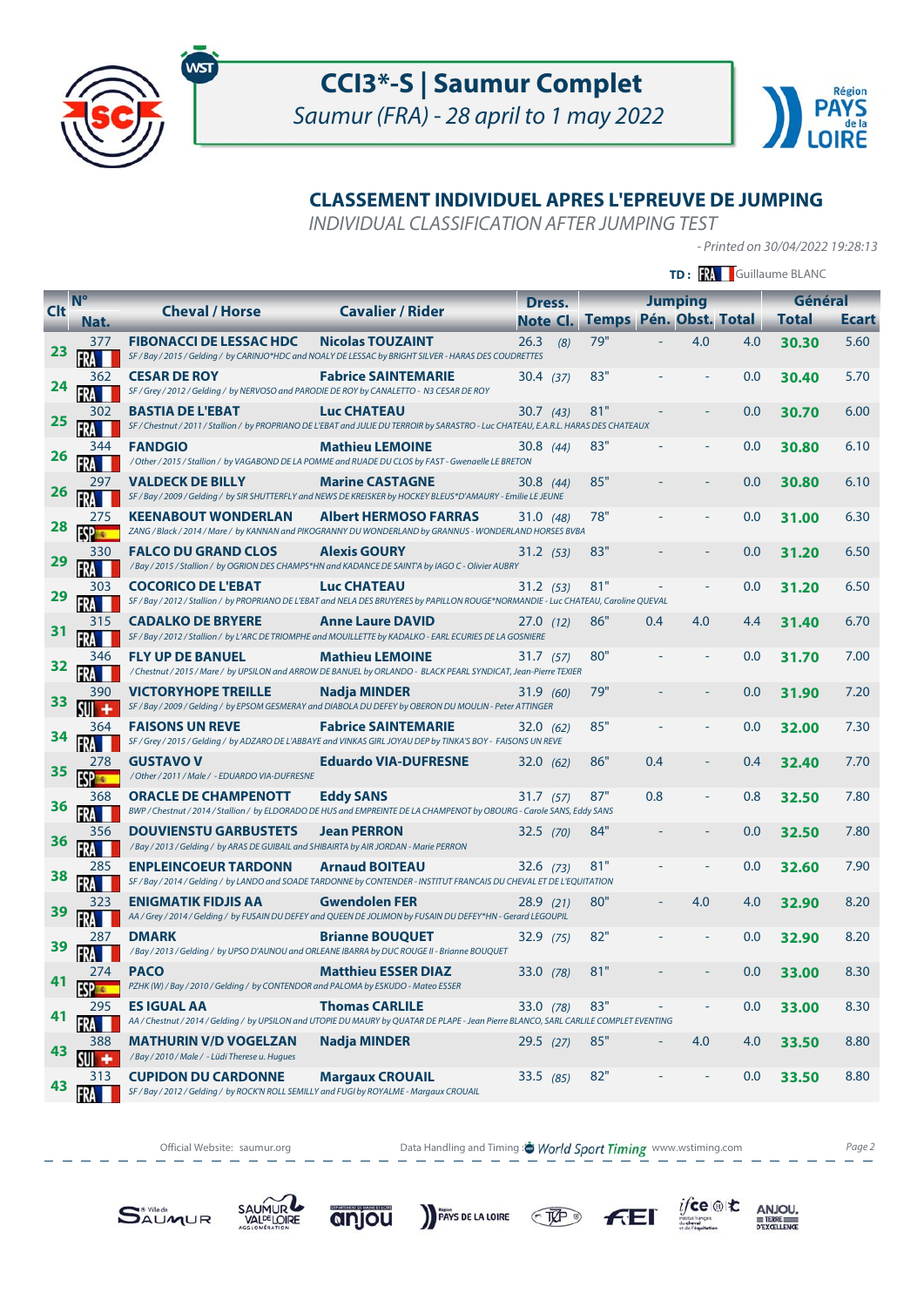



# **CLASSEMENT INDIVIDUEL APRES L'EPREUVE DE JUMPING**

INDIVIDUAL CLASSIFICATION AFTER JUMPING TEST

- Printed on 30/04/2022 19:28:13

|            |              |                                                                                                                            |                                                                                                                                                                     |                |                        |     |                |     | TD: M Guillaume BLANC |              |
|------------|--------------|----------------------------------------------------------------------------------------------------------------------------|---------------------------------------------------------------------------------------------------------------------------------------------------------------------|----------------|------------------------|-----|----------------|-----|-----------------------|--------------|
| <b>Clt</b> | $N^{\circ}$  | <b>Cheval / Horse</b>                                                                                                      | <b>Cavalier / Rider</b>                                                                                                                                             | Dress.         |                        |     | <b>Jumping</b> |     | Général               |              |
|            | Nat.         |                                                                                                                            |                                                                                                                                                                     | Note Cl.       | Temps Pén. Obst. Total |     |                |     | <b>Total</b>          | <b>Ecart</b> |
| 45         | 392          | <b>STONEHAVENS BABY BLUE</b>                                                                                               | <b>Frida ANDERSEN</b><br>ISH / Grey / 2014 / Mare / by BONMAHON MASTER BLUE and HUGGINSTOWN BETTY by CARRICK DIAMOND LAD - Johansson ANDRÉAS                        | 33.6 (89)      | 80"                    |     |                | 0.0 | 33.60                 | 8.90         |
| 46         | 363          | <b>CRONOS DE PLEYSSE</b>                                                                                                   | <b>Fabrice SAINTEMARIE</b><br>SF / Bay / 2012 / Gelding / by SCAREFACE DE MARS and LETHE by CAP DE B'NEVILLE - N2 CRONOS DE PLEYSSE                                 | 33.3(82)       | 86"                    | 0.4 |                | 0.4 | 33.70                 | 9.00         |
| 47         | 329          | <b>EAU D'YSSEE DU BANIER</b><br>SF / Bay / 2014 / Mare / by OGANO SITTE and LOME DU LEYNARD by SHOGOUN II - Eric CHEVILLOT | <b>Alexis GOURY</b>                                                                                                                                                 | 33.8(93)       | 81"                    |     |                | 0.0 | 33.80                 | 9.10         |
| 48         | 327          | <b>EVENTING D'ARCY</b>                                                                                                     | <b>Aurelie GOMEZ</b><br>SF / Chestnut / 2014 / Gelding / by SUMMER SONG (GB) and PRINCESSE D'ARCY by ROSIRE - S.A.R.L. GALOP SPORT FRANCE                           | 32.3(66)       | 89"                    | 1.6 |                | 1.6 | 33.90                 | 9.20         |
| 48         | 383          | <b>IMAGE OF ROSES</b>                                                                                                      | <b>Puck BUIJNSTERS</b><br>BWP / Bay / 2008 / Gelding / by SHEYENNE DE BAUGY and QUERIDA MIA VAN PAEMEL by FEINSCHNITT IV D RICHTER - Jack BUIJNSTERS, Katja HARTMAN | $29.5$ (27)    | 86"                    | 0.4 | 4.0            | 4.4 | 33.90                 | 9.20         |
| 50         | 276          | <b>OUILATE 32 53</b>                                                                                                       | <b>Albert HERMOSO FARRAS</b><br>AECCAá / Grey / 2009 / Stallion / by QUATAR DE PLAPE and HECENDOSA 27,45% - YEGUADA ALMENARA ALTA C.B                               | 30.0(33)       | 81"                    |     | 4.0            | 4.0 | 34.00                 | 9.30         |
| 50         | 331          | <b>FLEUR DE LILAS</b><br>/ Bay / 2011 / Gelding / by SPIRIT ONE and RUISSEC by WOODMAN - Quentin FAUCHEUR                  | <b>Alexis GOURY</b>                                                                                                                                                 | $29.2$ (24)    | 87"                    | 0.8 | 4.0            | 4.8 | 34.00                 | 9.30         |
| 52         | 352          | <b>DIESE COT CHAT</b>                                                                                                      | <b>Astier NICOLAS</b><br>SF / Grey / 2013 / Mare / by TINKA'S BOY and NACRE DE PRESLE by DAMIRO B - Benedicte NICOLAS DE MONVAL, Aliette FORIEN, Henri LEFEBVRE     | 34.2(96)       | 79"                    |     |                | 0.0 | 34.20                 | 9.50         |
| 53         | 389          | <b>TOP JOB'S JALISCO</b>                                                                                                   | <b>Nadia MINDER</b><br>PZHK (SP) / Bay / 2012 / Gelding / by PAUILLAC DE MEIA LUA and AJKA by JALIENNY X - Peter ATTINGER                                           | 30.5(39)       | 83"                    |     | 4.0            | 4.0 | 34.50                 | 9.80         |
| 54         | 301          | <b>DEMOISELLE EYGALIERES</b>                                                                                               | <b>Olivier CHAPUIS</b><br>SF / Other / 2013 / Mare / by TYGAR MAIL and SERENA MAIL by IOWA - S.C.E.A. LE ROUCAS D'EYGALIERES                                        | 34.6 (98)      | 82"                    |     |                | 0.0 | 34.60                 | 9.90         |
| 54         | 350          | <b>BOCAGE DE GENTIERE</b>                                                                                                  | <b>Brice LUDA</b><br>SF / Bay / 2011 / Gelding / by JIVARO DU ROUET and CALINE DE GENTIERE by KING'S ROAD - Brice LUDA                                              | $30.6$ (40)    | 82"                    |     | 4.0            | 4.0 | 34.60                 | 9.90         |
| 56         | 322          | <b>DUBLIN BOLCHET AA</b><br>AA / Grey / 2013 / Gelding / by TILIPPE LE BEL and STUNTY by VOLCHEBNIK - Fabien DESCLAUX      | <b>Gwendolen FER</b>                                                                                                                                                | 30.4(37)       | 86"                    | 0.4 | 4.0            | 4.4 | 34.80                 | 10.10        |
| 56         |              | <b>ELIOT CHANIERE</b><br>/Bay / 2014 / Stallion / by CANTURO*BOIS MARGOT and SIREINE CHANIERE by ROSIRE - S.C.E.A. API     | <b>Baptiste SALAUN</b>                                                                                                                                              | 30.8 $(44)$    | 82"                    |     | 4.0            | 4.0 | 34.80                 | 10.10        |
| 58         | 283          | <b>FIESTARADO B</b><br>KWPN / Other / 2010 / Gelding / by DIARADO and ALOTIIE by CAROLUS H - Justine RUET                  | <b>Romain BAROCHI</b>                                                                                                                                               | 30.1 (35)      | 87"                    | 0.8 | 4.0            | 4.8 | 34.90                 | 10.20        |
| 59         | 371          | <b>UNETOILE DE LA SERRE</b>                                                                                                | <b>Romain SANS</b><br>SF / Chestnut / 2008 / Mare / by QUAPRICE BOIS MARGOT and JOIE D'AIGUILLY by PALADIN DES IFS - Carole SANS, Eddy SANS                         | 31.0 $(48)$    | 79"                    |     | 4.0            | 4.0 | 35.00                 | 10.30        |
| 59         | 369          | <b>LAUOMA</b><br>SF / Bay / 2010 / Mare / - Maeve Janet HAMILTON AL AIDAROUS                                               | <b>Romain SANS</b>                                                                                                                                                  | 31.0 $(48)$    | 81"                    |     | 4.0            | 4.0 | 35.00                 | 10.30        |
|            | 386          | <b>VALTHO DES PEUPLIERS</b>                                                                                                | <b>Victoria SCOTT - LEGENDRE</b><br>SF / Chestnut / 2009 / Gelding / by TINKA'S BOY and ETNA PIERREVILLE by ROSIRE - Madame VICTORIA SCOTT                          | 27.1(14)       | 82"                    |     | 8.0            | 8.0 | 35.10                 | 10.40        |
|            | 277<br>FSP 3 | <b>CARRIEM VAN COLEN Z</b>                                                                                                 | <b>Maria PINEDO SENDAGORT</b><br>ZANG / Chestnut / 2003 / Gelding / by CANABIS Z and SEXY VERGOIGNAN X by GARDE COEUR XX - SANTILLANA PADDOCKS S.L.                 | $35.1 \t(102)$ | 82"                    |     |                | 0.0 | 35.10                 | 10.40        |
| 63         | 348          | <b>BOUNTY DU CHER</b>                                                                                                      | <b>Jean Philippe LIMA</b><br>AA / Grey / 2011 / Gelding / by ORPHEE DU FAGET and JACINTHE DU CHER by ETALON OR - Jean Philippe LIMA                                 | 35.2 (103)     | 80"                    |     |                | 0.0 | 35.20                 | 10.50        |
| 64         | 299          | <b>D'JACK POT</b>                                                                                                          | <b>Marion CERF</b><br>SF / Bay / 2013 / Stallion / by L'ARC DE TRIOMPHE*BOIS MARGOT and MANDARINE LABEAUCE by BILL DE BAUGY - Marion CERF, Celine MIRALLES          | 31.4(55)       | 84"                    |     | 4.0            | 4.0 | 35.40                 | 10.70        |
| 65         | 354          | <b>VOGUE</b><br>HANN / Bay / 2014 / Mare / by VAN HELSING and QUALITÄR by QUALITY - Jone ARZOZ ERRECA                      | <b>Benoit PARENT</b>                                                                                                                                                | 35.5 (105)     | 77"                    |     |                | 0.0 | 35.50                 | 10.80        |
| 65         | 353          | <b>DRAGIBUS D'OLYMPE AA</b>                                                                                                | <b>Benoit PARENT</b><br>AA / Bay / 2013 / Gelding / by DON PIERRE and NOUGATINE D'OLYMPE by PRIMA D'OR - Pierre DE LA SERVE                                         | 31.5(56)       | 82"                    |     | 4.0            | 4.0 | 35.50                 | 10.80        |

Official Website: saumur.org **Data Handling and Timing : World Sport Timing** www.wstiming.com Page 3 

PAYS DE LA LOIRE TAP

 $\underset{\underbrace{\text{G.}\underbrace{\text{G.}\underbrace{\text{G.}\underbrace{\text{G.}\underbrace{\text{G.}\underbrace{\text{G.}\underbrace{\text{G.}\underbrace{\text{G.}\underbrace{\text{G.}\underbrace{\text{G.}\underbrace{\text{G.}\underbrace{\text{G.}\underbrace{\text{G.}\underbrace{\text{G.}\underbrace{\text{G.}\underbrace{\text{G.}\underbrace{\text{G.}\underbrace{\text{G.}\underbrace{\text{G.}\underbrace{\text{G.}\underbrace{\text{G.}\underbrace{\text{G.}\underbrace{\text{G.}\underbrace{\text{G.}\underbrace{\text{G.}\underbrace{\text{G.}\underbrace{\text{G.}\$ 

 $F<sub>E</sub>$ 



SAUMUR

anjou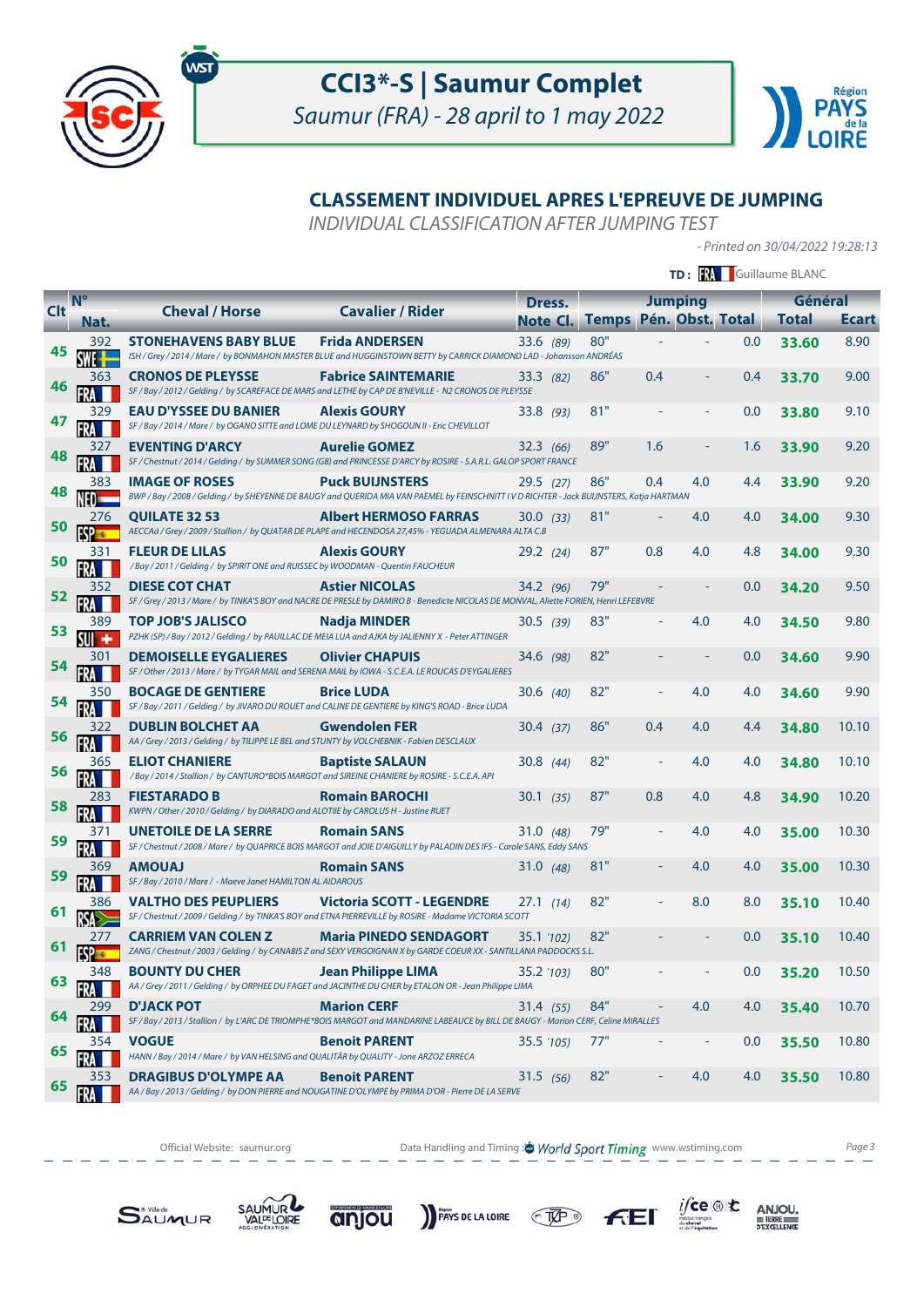



# **CLASSEMENT INDIVIDUEL APRES L'EPREUVE DE JUMPING**

INDIVIDUAL CLASSIFICATION AFTER JUMPING TEST

- Printed on 30/04/2022 19:28:13

 $\underset{\underbrace{\text{G.}\underbrace{\text{G.}\underbrace{\text{G.}\underbrace{\text{G.}\underbrace{\text{G.}\underbrace{\text{G.}\underbrace{\text{G.}\underbrace{\text{G.}\underbrace{\text{G.}\underbrace{\text{G.}\underbrace{\text{G.}\underbrace{\text{G.}\underbrace{\text{G.}\underbrace{\text{G.}\underbrace{\text{G.}\underbrace{\text{G.}\underbrace{\text{G.}\underbrace{\text{G.}\underbrace{\text{G.}\underbrace{\text{G.}\underbrace{\text{G.}\underbrace{\text{G.}\underbrace{\text{G.}\underbrace{\text{G.}\underbrace{\text{G.}\underbrace{\text{G.}\underbrace{\text{G.}\$ 

 $F<sub>E</sub>$ 

|               |             |                                                                                                                   |                                                                                                                                                                        |             |                       |     |                  |     | TD: RA Guillaume BLANC |              |
|---------------|-------------|-------------------------------------------------------------------------------------------------------------------|------------------------------------------------------------------------------------------------------------------------------------------------------------------------|-------------|-----------------------|-----|------------------|-----|------------------------|--------------|
|               | $N^{\circ}$ | <b>Cheval / Horse</b>                                                                                             | <b>Cavalier / Rider</b>                                                                                                                                                | Dress.      |                       |     | <b>Jumping</b>   |     | Général                |              |
| <b>Clt</b>    | Nat.        |                                                                                                                   |                                                                                                                                                                        |             | <b>Note Cl. Temps</b> |     | Pén. Obst. Total |     | <b>Total</b>           | <b>Ecart</b> |
| 67            | 374         | <b>DARE DARE</b>                                                                                                  | <b>Melinda TAPIE</b><br>SF / Grey / 2013 / Stallion / by QUICKLY DE KREISKER and QUELA DE VORS by KIM DU MAURY - Melinda TAPIE                                         | 35.2 (103)  | 86"                   | 0.4 |                  | 0.4 | 35.60                  | 10.90        |
| 68            | 360         | <b>WELLAND SHINING STAR</b>                                                                                       | <b>Jeanne ROSSEZ</b><br>HOLST / Bay / 2013 / Mare / by CASALITO and MY FAIR LADY by COROFINO*GFE - Dorothee ROSSEZ                                                     | 30.0(33)    | 90"                   | 2.0 | 4.0              | 6.0 | 36.00                  | 11.30        |
| 68            | 351         | <b>DICAMARIE DELPHINIERE</b>                                                                                      | <b>Thierry MEYSSONNIER</b><br>SF / Other / 2013 / Mare / by CONRAD and RICAMARIE DELPHINIERE by OBERON DU MOULIN - Thierry MEYSSONNIER                                 | 32.0(62)    | 79"                   |     | 4.0              | 4.0 | 36.00                  | 11.30        |
| 70            | 288         | <b>ALTESSE DE L'ORMEAU</b>                                                                                        | <b>Thomas BOUQUET</b><br>SF / Chestnut / 2010 / Mare / by IOLISCO DE QUINHON*HN and ISABELLE DU BRULOT by BEAUSEJOUR IV - Arianna SCHIVO                               | 32.1(65)    | 83"                   |     | 4.0              | 4.0 | 36.10                  | 11.40        |
| $\mathcal{L}$ | 343         | <b>INDINE B</b><br>KWPN / Other / 2013 / Mare / by NASSAU and ZUDINE by CIEL D'ESPOIR - SYNDICAT INDINE           | <b>Alexis LEMAIRE</b>                                                                                                                                                  | 30.6 (40)   | 89"                   | 1.6 | 4.0              | 5.6 | 36.20                  | 11.50        |
| 72            | 307         | <b>BEAUNE D'EPTE</b><br>AA / Bay / 2011 / Mare / by QUACK and CASSANDRE III by GRAND D'ESCLA - Andre De SUTTER    | <b>Amaury CHOPLAIN</b>                                                                                                                                                 | 32.4 (69)   | 79"                   |     | 4.0              | 4.0 | 36.40                  | 11.70        |
| 73            | 366         | <b>VOL DE NUIT FLO</b>                                                                                            | <b>Pierre SALAUN</b><br>SF / Other / 2009 / Mare / by COROFINO*GFE and L'OREE DU CHATENAY by ELLIOTT - Mme Florence BLONDEAU                                           | $32.5$ (70) | 79"                   |     | 4.0              | 4.0 | 36.50                  | 11.80        |
| 74            | 314         | <b>COUP DE TETE</b>                                                                                               | <b>Mathilde CRUSE</b><br>/ Other / 2012 / Gelding / by BUCK'S BOUM and ET BOTTES DE CUIR by LAVIRCO - Mathilde CRUSE, Lauren BRIAND                                    | 35.0 '101)  | 89"                   | 1.6 |                  | 1.6 | 36.60                  | 11.90        |
| 75            | 280         | <b>DOUCHKA GRANDE LANDE</b>                                                                                       | <b>Pierre ALSINA</b><br>SF / Grey / 2013 / Mare / by MYLORD CARTHAGO and L'IRLANDAISE by SINGASINGA - Pascale GUERIN, S.A.R.L. HORSES TRIAL                            | 32.9(75)    | 84"                   |     | 4.0              | 4.0 | 36.90                  | 12.20        |
| 76            | 342         | <b>NOREWAY HARRY</b>                                                                                              | <b>Camille LEJEUNE</b><br>ISH / Bay / 2009 / Gelding / by HANNIBAL VAN OVERIS Z and NOREWAY NO WAY by COURAGE II - S.C. CAMATIEU                                       | 33.3(82)    | 78"                   |     | 4.0              | 4.0 | 37.30                  | 12.60        |
| 76            | 391         | <b>BOX COMPRIS</b>                                                                                                | <b>Frida ANDERSEN</b><br>SWB / Bay / 2014 / Mare / by IOWA 960 and BOX COMPROMISS by COMMON SENSE - Therese ÖRUP                                                       | 33.3 (82)   | 78"                   |     | 4.0              | 4.0 | 37.30                  | 12.60        |
| 76            | 281         | <b>EMIRATES DU GIVRE</b>                                                                                          | <b>Pierre ALSINA</b><br>/ Grey / 2014 / Stallion / by HERITAGE FORTUNUS and ODYSEE DES ETISSES by DAMIRO B - Pierre ALSINA                                             | 37.3 '110)  | 85"                   |     |                  | 0.0 | 37.30                  | 12.60        |
| 79            | 387         | <b>SAVOI COL DE JOLY</b><br>/Bay / 2011 / Mare / by SCATER and SERENA by SEEBOTE - Angelika DUBACH, Karin SCHILD  | <b>Angelika DUBACH</b>                                                                                                                                                 | 33.5(85)    | 78"                   |     | 4.0              | 4.0 | 37.50                  | 12.80        |
| 80            | 339         | <b>AVALONE</b><br>/ Bay / 2010 / Mare / by KAOLIN D'ELLE and GIVA - Lauren PRIGNITZ                               | <b>Camille LAISNEY</b>                                                                                                                                                 | 33.7 (91)   | 78"                   |     | 4.0              | 4.0 | 37.70                  | 13.00        |
| 81            | 359         | <b>URFE DE LA BARBAIS</b>                                                                                         | <b>Veronique REAL</b><br>SF / Bay / 2008 / Mare / by TAMBOURGHINI and MOLENE DE LA BARBAIS by YARLANDS SUMMER SONG - Alain REAL                                        | 29.9(30)    | 85"                   |     | 8.0              | 8.0 | 37.90                  | 13.20        |
| 81            | 385         | <b>DREAM D'HA</b>                                                                                                 | <b>Victoria SCOTT - LEGENDRE</b><br>SF / Grey / 2013 / Mare / by VIKING DU BARY and CALMIXENE by LAEKEN - Michael Howard MARSDEN, Colin SCOTT, Victoria SCOTT - LEGEND | 33.9 (94)   | 82"                   |     | 4.0              | 4.0 | 37.90                  | 13.20        |
| 83            | 380         | <b>BALLYNEETY ROCKETMAN</b>                                                                                       | <b>Sam WATSON</b><br>ISH / Bay / 2014 / Male / by DIAMOND DISCOVERY and BALLYNEETY MACROCKET by ERRIGAL FLIGHT - Hannah WATSON, Sam WATSON                             | 34.5 (97)   | 82"                   |     | 4.0              | 4.0 | 38.50                  | 13.80        |
| 84            | 321         | <b>URANIE LA TREICHE</b>                                                                                          | <b>Hugo FELGINES</b><br>SF / Other / 2008 / Mare / by DROP DES VARENNES and CALINE DE MAI III by ORIGANT - Hugo FELGINES                                               | 34.6 (98)   | 84"                   |     | 4.0              | 4.0 | 38.60                  | 13.90        |
| 84            | 316         | <b>VOLF M'AUREA</b><br>SF / Bay / 2009 / Gelding / by DERBY ROUGE and BOREALE DU NOE by MAZARIN V - E.A.R.L. MORE | <b>Edwige DAWS</b>                                                                                                                                                     | 30.6 (40)   | 85"                   |     | 8.0              | 8.0 | 38.60                  | 13.90        |
| 86            | 271         | <b>ELMUNDO DE GASCO</b>                                                                                           | <b>Cyril GAVRILOVIC</b><br>SF / Chestnut / 2014 / Gelding / by DOLLAR DE LA PIERRE and WALDBLUTE by BALOUBET DU ROUET - Cyril GAVRILOVIC                               | 33.5 (85)   | 88"                   | 1.2 | 4.0              | 5.2 | 38.70                  | 14.00        |
| 87            | 379         | <b>ATHENA DE KERGUELEN</b><br>/ Grey / 2010 / Mare / by COCKPIT and LEROLIA by BUSTRON - Stephen WYZUJ            | <b>Stephen WYZUJ</b>                                                                                                                                                   | 30.8 $(44)$ | 84"                   |     | 8.0              | 8.0 | 38.80                  | 14.10        |
| 88            | 310<br>FRA  | <b>CAMELOT DU NORD</b>                                                                                            | <b>Camille COLLET VIDAL</b><br>/ Chestnut / 2012 / Stallion / by TRESOR and AMRITHA by PYRRHUS III - S.A.S. ELEVAGE DU HARAS DE BOURGEAUVILLE                          | 31.1 (52)   | 80"                   |     | 8.0              | 8.0 | 39.10                  | 14.40        |



PAYS DE LA LOIRE TAP



SAUMUR

anjou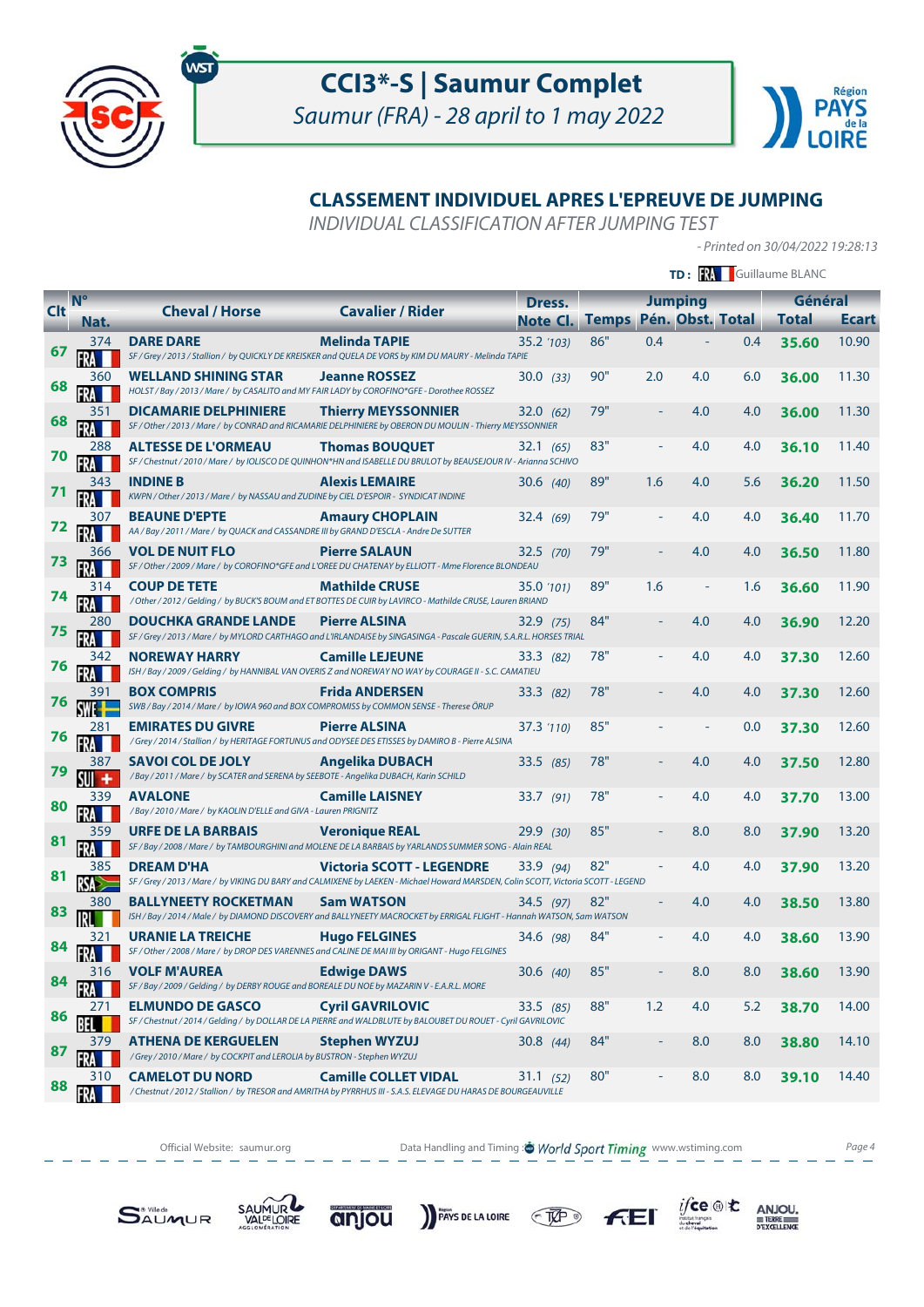



# **CLASSEMENT INDIVIDUEL APRES L'EPREUVE DE JUMPING**

INDIVIDUAL CLASSIFICATION AFTER JUMPING TEST

- Printed on 30/04/2022 19:28:13

 $\underset{\underbrace{\text{G.}\underbrace{\text{G.}\underbrace{\text{G.}\underbrace{\text{G.}\underbrace{\text{G.}\underbrace{\text{G.}\underbrace{\text{G.}\underbrace{\text{G.}\underbrace{\text{G.}\underbrace{\text{G.}\underbrace{\text{G.}\underbrace{\text{G.}\underbrace{\text{G.}\underbrace{\text{G.}\underbrace{\text{G.}\underbrace{\text{G.}\underbrace{\text{G.}\underbrace{\text{G.}\underbrace{\text{G.}\underbrace{\text{G.}\underbrace{\text{G.}\underbrace{\text{G.}\underbrace{\text{G.}\underbrace{\text{G.}\underbrace{\text{G.}\underbrace{\text{G.}\underbrace{\text{G.}\$ 

 $F<sub>E</sub>$ 

|            |                                         |                               |                                                                                                                                                                            |                       |     |     |                  |      | TD: M Guillaume BLANC |       |
|------------|-----------------------------------------|-------------------------------|----------------------------------------------------------------------------------------------------------------------------------------------------------------------------|-----------------------|-----|-----|------------------|------|-----------------------|-------|
| <b>Clt</b> | $N^{\circ}$                             | <b>Cheval / Horse</b>         | <b>Cavalier / Rider</b>                                                                                                                                                    | Dress.                |     |     | <b>Jumping</b>   |      | Général               |       |
|            | Nat.                                    |                               |                                                                                                                                                                            | <b>Note Cl. Temps</b> |     |     | Pén. Obst. Total |      | <b>Total</b>          | Ecart |
| 88         | 324                                     | <b>BLUE BIRD DE BEAUFOUR</b>  | <b>Florian GANNEVAL</b><br>SF / Bay / 2011 / Stallion / by DIAMANT DE SEMILLY and MACY VAN LEUT by ELANVILLE - Florian GANNEVAL                                            | 29.9(30)              | 88" | 1.2 | 8.0              | 9.2  | 39.10                 | 14.40 |
| 90         | 367                                     | <b>CANELLE DU CHANU Z</b>     | <b>Maud SALICIO</b><br>ZANG / Bay / 2009 / Mare / by CONSUL DL VIE Z*GFE and REINE DU CHANU by DOLLAR DELA PIERRE - Laurent SALICIO                                        | 39.3 (117)            | 83" |     |                  | 0.0  | 39.30                 | 14.60 |
| 91         |                                         | <b>DAUXANE BLUES AA</b>       | <b>Mathilde BOUTEILLE</b><br>/ Chestnut / 2013 / Mare / by GRIOT DE MARA*HN and VAUXANE BLUES by DANDY DU PLAPE - Mathilde BOUTEILLE                                       | 33.1 (80)             | 91" | 2.4 | 4.0              | 6.4  | 39.50                 | 14.80 |
| 92         | 282                                     | <b>ECKINOPS D'AM</b>          | <b>Melanie AUGEROLLE</b><br>SF / Chestnut / 2014 / Gelding / by KEOPS DU VINNEBUS and NAIADE DU BARBET by GRAVESCOT - Melanie AUGEROLLE                                    | 29.2 (24)             | 91" | 2.4 | 8.0              | 10.4 | 39.60                 | 14.90 |
| 93         |                                         | <b>ETON DE HUS</b>            | <b>Karim Florent LAGHOUAG</b><br>/ Bay / 2014 / Gelding / by L'ARC DE TRIOMPHE*BOIS MARGOT and DODY DE CHALUSSE by GALOUBET A - Guy BESSAT, S.A.R.L. ECURIE KARIM LAGHOUAG | 31.8(59)              | 79" |     | 8.0              | 8.0  | 39.80                 | 15.10 |
| 94         | 340                                     | <b>EDEN ETOILE DU RECTOU</b>  | <b>Antoine LE PAPE</b><br>SF / Other / 2014 / Gelding / by SUNDAY DE RIVERLAND*BOIS MARGO and SCALA DE LASTOURS by HOOLIGAN DE ROSYL - Antoine LE PAPE                     | 32.3(66)              | 83" |     | 8.0              | 8.0  | 40.30                 | 15.60 |
| 95         | 358                                     | <b>DUBAI DU LEOU</b>          | <b>Veronique REAL</b><br>SF / Bay / 2013 / Stallion / by HERALD and ULASSAI DU LEOU by NOUMA D'AUZAY*LA - Alain REAL, E.A.R.L. VERONIQUE REAL                              | 39.2 (116)            | 88" | 1.2 |                  | 1.2  | 40.40                 | 15.70 |
| 96         | 317                                     | <b>SEVEN DE NOUVOLIEU ENE</b> | <b>Elora DE ARTOLA</b><br>SF / Bay / 2006 / Gelding / by ORLANDO and KIADY NOUVOLIEU by EFLE DE B'NEVILLE - Christophe DE ARTOLA                                           | $32.5$ (70)           | 84" |     | 8.0              | 8.0  | 40.50                 | 15.80 |
| 97         |                                         | <b>ULMAN</b>                  | <b>Camille COLLET VIDAL</b><br>SF / Bay / 2008 / Gelding / by NORMAN PRE NOIR and KAELEME by TROPHEE DU ROZEL - EURL MV CREATION, Camille COLLET VIDAL                     | $32.6$ (73)           | 82" |     | 8.0              | 8.0  | 40.60                 | 15.90 |
| 98         | 296                                     | ALASKA DE KERDOEN             | <b>Charlotte CASSEN</b><br>SF / Bay / 2010 / Mare / by KARAMEL DE LAUTURE and OK START by STEW BOY - E.A.R.L. DE KERDAVID                                                  | 32.9(75)              | 83" |     | 8.0              | 8.0  | 40.90                 | 16.20 |
| 99         |                                         | <b>VINTY DU MONT</b>          | <b>Nicolas BRECHET</b><br>SF / Bay / 2009 / Gelding / by QUAPRICE BOIS MARGOT and DOROTY DU MONT by QUAT'SOUS - Nicolas BRECHET, Ombeline BRECHET                          | 36.0 '107)            | 88" | 1.2 | 4.0              | 5.2  | 41.20                 | 16.50 |
| <b>100</b> | 378                                     | <b>CISKO DU NINET</b>         | <b>Jonas VERRAC</b><br>AA / Chestnut / 2012 / Gelding / by TILIPPE LE BEL and KEBIR DRAHAM by PRIMA D'OR - Cecile VERRAC                                                   | 33.5 (85)             | 80" |     | 8.0              | 8.0  | 41.50                 | 16.80 |
| 101        |                                         | <b>BEAUTY DES ISLES</b>       | <b>Maxime PASCAL</b><br>SF / Other / 2011 / Mare / by KALASKA DE SEMILLY and MY DEAR DES ISLES by ELAN DE LA COUR*HN - Maxime PASCAL                                       | 28.9(21)              | 87" | 0.8 | 12.0             | 12.8 | 41.70                 | 17.00 |
| 101        | 381                                     | <b>COOLEY KIL MHANTAIN</b>    | <b>Rebecca CHIAPPERO</b><br>ISH / Bay / 2014 / Stallion / by CENTRESTAGE and COOLKENNO LADY by COLOURFIELD - CHIAPPERO REBECCA                                             | 37.7 '112)            | 82" |     | 4.0              | 4.0  | 41.70                 | 17.00 |
| 101        | 305                                     | <b>ESPERENZO</b>              | <b>Sebastien CHEMIN</b><br>SF / Bay / 2014 / Gelding / by LULLY ROCIO and AISHA DE LAUBRY (BE) by SKIPPY III - Valerie CORMIER                                             | 33.7(91)              | 84" |     | 8.0              | 8.0  | 41.70                 | 17.00 |
| 104        | 382                                     | <b>DELHI DE BUET</b>          | <b>Arianna SCHIVO</b><br>SF / Bay / 2013 / Gelding / by IOLISCO DE QUINHON*HN and SALAZIE DE BUET by UMOUR DU FENAUD - Arianna SCHIVO                                      | 37.9 (113)            | 82" |     | 4.0              | 4.0  | 41.90                 | 17.20 |
| 104        | 272                                     | <b>FICUS DE PLANCHETTE</b>    | <b>Jonathan CISTERNA LARIVIÈ</b><br>SF / Bay / 2015 / Gelding / by MR FLY DE LANDETTE and SPIREE DE PLANCHETTE by GRAND CHEF BLEUS - Juliette DALSEME                      | 36.3 (108)            | 89" | 1.6 | 4.0              | 5.6  | 41.90                 | 17.20 |
| 106 丽      | 370                                     | QUATERSTEIN DU PAYROL         | <b>Romain SANS</b><br>OLDBG / Other / 2014 / Stallion / by QUATERBOLD DU PAYROL and WHY NOT by WOLKENSTEIN II - Carole SANS, Eddy SANS, Romain SANS                        | 32.3(66)              | 92" | 2.8 | 8.0              | 10.8 | 43.10                 | 18.40 |
| 107        | 300                                     | <b>TRIANE D'AUVILLE</b>       | <b>Marion CERF</b><br>SF / Chestnut / 2007 / Mare / by DJALISCO DU GUET and FIERTE DU MESNIL by TRIANON V - Marion CERF                                                    | 40.0 '118)            | 79" |     | 4.0              | 4.0  | 44.00                 | 19.30 |
| 108        | 326                                     | <b>HAVALL RYAL K</b>          | <b>Simon GISCLARD</b><br>/Bay/2012/Stallion/ by ZAVALL VDL and CLASANTOSE RYAL K by CASANTOS - Francois GISCLARD                                                           | 37.5 (111)            | 92" | 2.8 | 4.0              | 6.8  | 44.30                 | 19.60 |
| 109        | 298                                     | <b>VILLABONG'KA</b>           | <b>Marine CASTAGNE</b><br>SF / Chestnut / 2009 / Stallion / by TINKA'S BOY and LOUPALINE DU HAUL by CALOUBET DU BOIS - Marie-Caroline CASTAGNE                             | 34.6 (98)             | 91" | 2.4 | 8.0              | 10.4 | 45.00                 | 20.30 |
|            | 279<br>$110$ $\left[\frac{6}{3}\right]$ | <b>ORUJO CP 32 80</b>         | <b>Eduardo VIA-DUFRESNE</b><br>AECCAá / Chestnut / 2008 / Stallion / by EQUATEUR DIODE and AVUTARDA CP 33.73 - CAMPEAGRO SAT                                               | 33.2 (81)             | 95" | 4.0 | 8.0              | 12.0 | 45.20                 | 20.50 |



PAYS DE LA LOIRE TAP

SAUMUR

anjou

**SAUMUR**